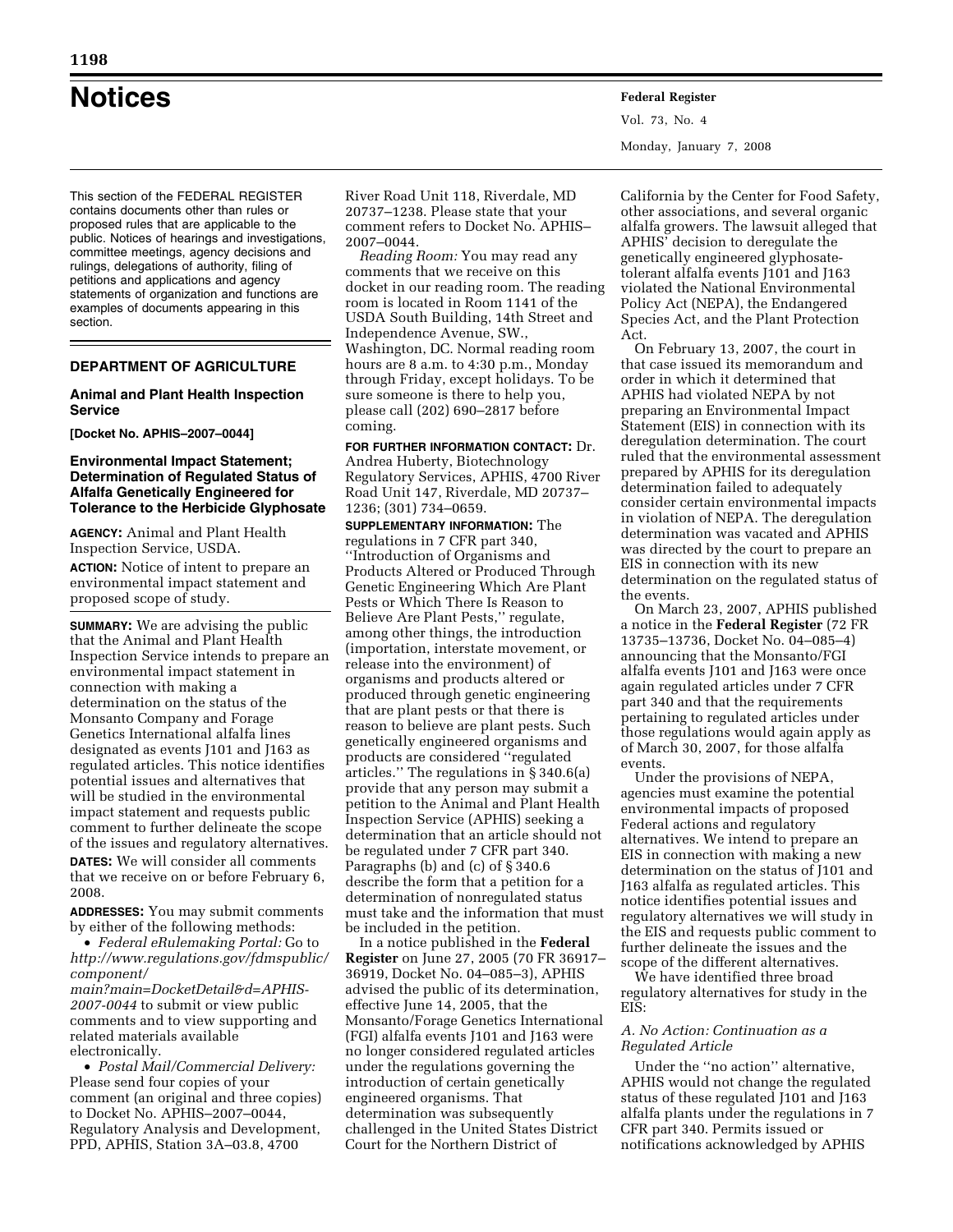would be required for new introductions of J101 and J163 alfalfa plants. APHIS might choose this alternative if there was insufficient evidence to demonstrate that the regulated alfalfa events were not plant pests or the lack of plant pest risk from the unconfined cultivation of glyphosate-tolerant alfalfa.

#### *B. Determination That J101 and J163 Alfalfa Plants Are No Longer Regulated Articles, in Whole*

Under this alternative, these glyphosate-tolerant alfalfa plants would no longer be regulated articles under the regulations at 7 CFR part 340. Permits issued or notifications acknowledged by APHIS would no longer be required for introductions of glyphosate-tolerant alfalfa derived from these events.

### *C. Determination That J101 and J163 Alfalfa Plants Are No Longer Regulated Articles, in Part*

The regulations at 7 CFR  $340.6(d)(3)(i)$ state that APHIS may ''approve the petition in whole or in part.'' Approval in part can be given in different ways. APHIS proposes three alternatives that employ approval in part:

• Under one type of approval in part, some but not all lines requested in the petition may be approved. APHIS could approve only one of the two glyphosatetolerant lines (events J101 and J163) requested in this petition.

• Under a second type of approval in part, the petition may be approved with geographic restrictions. APHIS could determine that the two regulated alfalfa events pose no significant risk in certain geographic areas, but may pose a significant risk in others. In such a case, APHIS could choose to approve the petition with a geographic limitation stipulating that the approved glyphosate-tolerant lines could only be grown without APHIS authorization in certain geographic areas.

• Under a third type of approval in part, some but not all lines requested in the petition may be approved with geographic restrictions. APHIS could approve one of the two glyphosatetolerant alfalfa events with geographic limitations, stipulating that the approved line could only be grown without APHIS authorization in certain geographic areas.

# Scope of the Issues To Be Addressed in the EIS

The review of the petition for deregulation of glyphosate-tolerant alfalfa by APHIS raised the following potential issues that APHIS may address in the EIS:

(1) What are the particular management practices for organic alfalfa, conventional alfalfa, and glyphosate-tolerant alfalfa? What are the procedures and associated costs of establishing, growing, harvesting, and marketing (includes selling prices and premiums for various quality standards) for each of the three types of alfalfa? What crop rotation regimes are used with each type of alfalfa?

(2) What are the production levels of organic and conventional alfalfa seed and hay by region, State, and county? Which regions of the country areas may be affected more than others with the deregulation of glyphosate-tolerant alfalfa? What is the acreage of cultivated, volunteer, or feral alfalfa? What are the potential impacts on adjacent, nonagricultural lands such as natural areas, forested lands, or along transportation routes that may occur with the use of glyphosate-tolerant alfalfa?

(3) What is the expected effect of glyphosate-tolerant alfalfa release on animal production systems?

(4) What are the potential impacts of glyphosate-tolerant alfalfa release on food and feed? How does glyphosate tolerance affect food or feed value or nutritional quality? Should the low level presence of glyphosate-tolerant alfalfa occur in situations where it is unwanted, unintended, or unexpected, what impact would this have on the ability of producers to market affected organic or conventional alfalfa or livestock fed this material? What are the negative impacts, if any, on food or feed value or quality from the use of glyphosate?

(5) What differences are there in weediness traits of conventional alfalfa versus glyphosate-tolerant alfalfa under managed crop production systems as well as in unmanaged ecosystems?

(6) What is the occurrence of common and serious weeds found in organic alfalfa systems, in conventional alfalfa systems, and in glyphosate-tolerant alfalfa systems? What are the current impacts of weeds, herbicide-tolerant weeds, weed management practices, and unmet weed management needs for organic and conventional alfalfa cultivation? How may the weed impacts change with the use of glyphosatetolerant alfalfa?

(7) What are the particular management practices for controlling weeds in organic alfalfa systems, in conventional alfalfa systems, and in glyphosate-tolerant alfalfa systems? What are the potential changes in crop rotation practices and weed management practices for control of volunteer alfalfa or herbicide-tolerant

weeds in rotational crops that may occur with the use of glyphosatetolerant alfalfa? What are the potential effects on alfalfa stand termination and renovation practices that may occur with the use of glyphosate-tolerant alfalfa? What is the potential weediness of glyphosate-tolerant alfalfa?

(8) What is the potential cumulative impact of glyphosate resistant weeds, especially with the increase in acreage of glyphosate-tolerant crops? Are there glyphosate resistant weeds and what is their prevalence in crops and in noncrop ecosystems? Will the release of glyphosate-tolerant alfalfa cause an increase in glyphosate resistant weeds in alfalfa and in other crops? Which weeds are the most likely to gain glyphosate resistance with the use of glyphosate-tolerant alfalfa? What are the alternatives for management of glyphosate-tolerant or other herbicidetolerant weeds in glyphosate-tolerant alfalfa stands or in subsequent crops? What are the potential changes that may occur in glyphosate-tolerant alfalfa as to susceptibility or tolerance to other herbicides?

(9) What are current or prospective herbicide-tolerant weed mitigation options, including those addressed by the Environmental Protection Agencyapproved label for glyphosate herbicides?

(10) What is the potential for gene flow in all combinations between seed fields, hay fields, and feral plants? To what extent will deregulation of glyphosate-tolerant alfalfa impact hybridization between cultivated and feral alfalfa, alfalfa's introgression or establishment outside of cultivated lands, and alfalfa's persistence in situations where it is unwanted, unintended, or unexpected? What are the risks associated with feral glyphosate-tolerant alfalfa plants? How will the removal of glyphosate-tolerant alfalfa in situations where it is unwanted, unintended, or unexpected result in adverse impacts? In such situations, how will glyphosate-tolerant alfalfa be controlled or managed differently from other unwanted, unintended, or unexpected alfalfa? To what extent can organic or conventional alfalfa farmers prevent their crops from being commingled with unwanted, unintended, or unexpected glyphosatetolerant alfalfa?

(11) What are the potential economic and social impacts of glyphosatetolerant alfalfa release on organic and conventional alfalfa farmers? What are the potential impacts of the presence of glyphosate-tolerant alfalfa caused by pollen movement or seed admixtures? What are the economic issues associated